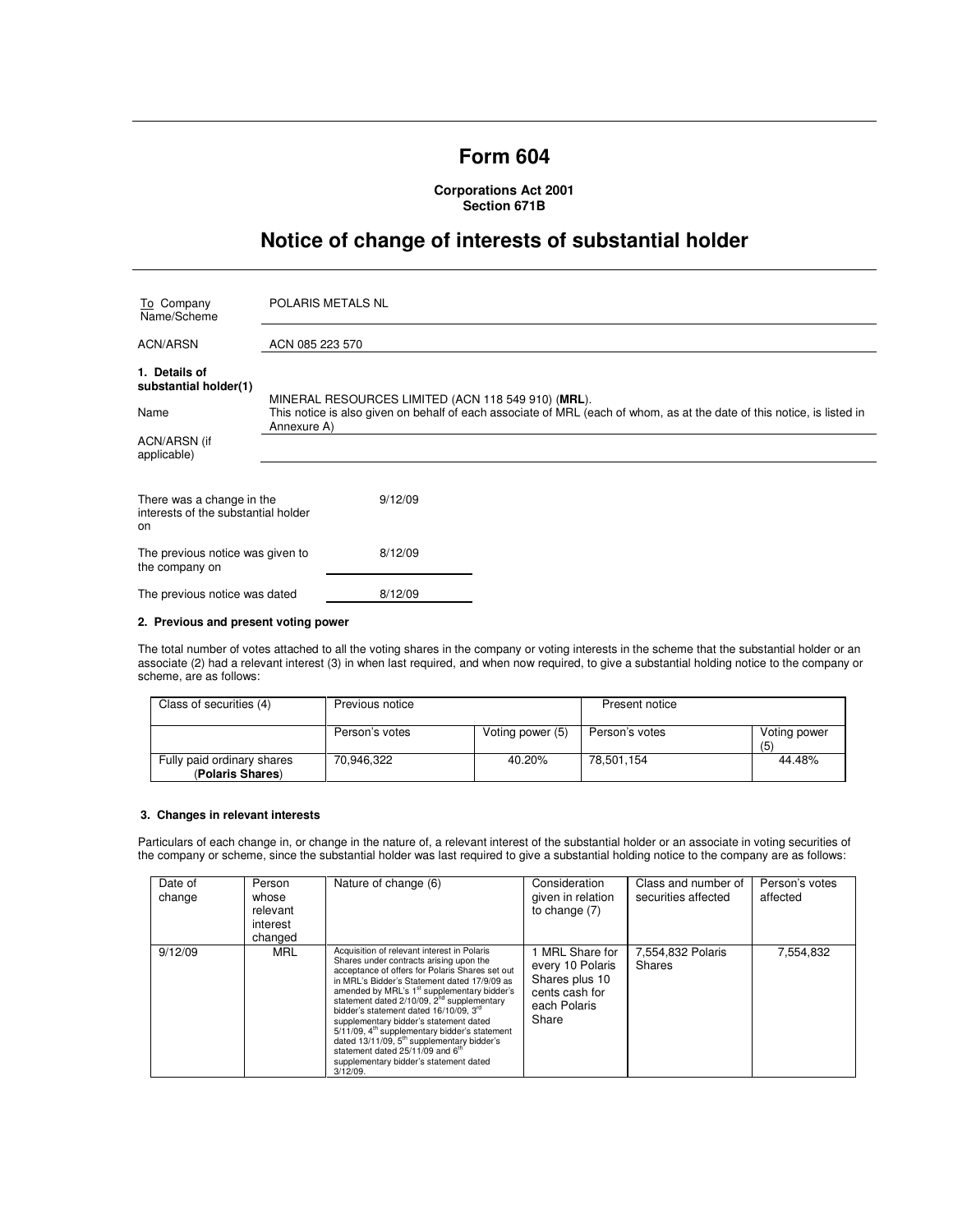#### **4. Present relevant interests**

Particulars of each relevant interest of the substantial holder in voting securities after the change are as follows:

| Holder of<br>relevant<br>interest | Registered holder of<br>securities                                             | Person entitled to be<br>registered as holder (8)                 | Nature of relevant interest (6)                                                                                                                   | Class and<br>number of<br>securities | Person's<br>votes |
|-----------------------------------|--------------------------------------------------------------------------------|-------------------------------------------------------------------|---------------------------------------------------------------------------------------------------------------------------------------------------|--------------------------------------|-------------------|
| <b>MRL</b>                        | Various persons<br>who accepted offers<br>referred to in<br>paragraph 3 above. | MRL (subject to<br>contracts referred to in<br>paragraph 3 above) | Relevant interest under Section<br>608(8) of the Corporations Act as<br>a result of acceptance of the offers<br>referred to in paragraph 3 above. | 78.501.154<br>Polaris<br>Shares      | 78.501.154        |

#### **5. Changes in association**

**The persons who have become associates (2) of, ceased to be associates of, or have changed the nature of their association (9) with, the substantial holder in relation to voting interests in the company or scheme are as follows:** 

| $\cdots$<br>$. \n\neg \neg$<br>and<br>plicable<br>onn<br>'N L<br>Νа<br>(IT<br><b>ARSN</b><br>AUN/<br>ame<br>au | ure.<br>Na.<br>noc.<br>ΟĪ<br>association |
|----------------------------------------------------------------------------------------------------------------|------------------------------------------|
| Nil                                                                                                            |                                          |

#### **6. Addresses**

The addresses of persons named in this form are:

| Name                         | Address                                                                       |
|------------------------------|-------------------------------------------------------------------------------|
| Mineral Resources<br>Limited | <b>Bibra</b><br>25<br>WA 6163<br>Wellard<br>Street.<br>Lake                   |
| Polaris<br>Metals<br>NL      | <b>MA</b><br>109<br>6005<br>Hav<br>Street.<br>Perth<br>West <b>H</b><br>Level |

Annexure A

## **Signature**

print name Bruce Goulds

**sign here**

date 9 / 12 / 2009

capacity Company Secretary of Mineral Resources Limited and duly authorised representative of the entities listed in

#### **DIRECTIONS**

- (1) If there are a number of substantial holders with similar or related relevant interests (eg. a corporation and its related corporations, or the manager and trustee of an equity trust), the names could be included in an annexure to the form. If the relevant interests of a group of persons are essentially similar, they may be referred to throughout the form as a specifically named group if the membership of each group, with the names and addresses of members is clearly set out in paragraph 6 of the form.
- (2) See the definition of "associate" in section 9 of the Corporations Act 2001.
- (3) See the definition of "relevant interest" in sections 608 and 671B(7) of the Corporations Act 2001.
- (4) The voting shares of a company constitute one class unless divided into separate classes.
- (5) The person's votes divided by the total votes in the body corporate or scheme multiplied by 100.
- (6) Include details of:
	- (a) any relevant agreement or other circumstances because of which the change in relevant interest occurred. If subsection 671B(4) applies, a copy of any document setting out the terms of any relevant agreement, and a statement by the person giving full and accurate details of any contract, scheme or arrangement, must accompany this form, together with a written statement certifying this contract, scheme or arrangement; and
	- (b) any qualification of the power of a person to exercise, control the exercise of, or influence the exercise of, the voting powers or disposal of the securities to which the relevant interest relates (indicating clearly the particular securities to which the qualification applies).

See the definition of "relevant agreement" in section 9 of the Corporations Act 2001.

- (7) Details of the consideration must include any and all benefits, money and other, that any person from whom a relevant interest was acquired has, or may, become entitled to receive in relation to that acquisition. Details must be included even if the benefit is conditional on the happening or not of a contingency. Details must be included of any benefit paid on behalf of the substantial holder or its associate in relation to the acquisitions, even if they are not paid directly to the person from whom the relevant interest was acquired.
- (8) If the substantial holder is unable to determine the identify of the person (eg. if the relevant interest arises because of an option) write "unknown".
- (9) Give details, if appropriate, of the present association and any change in that association since the last substantial holding notice.